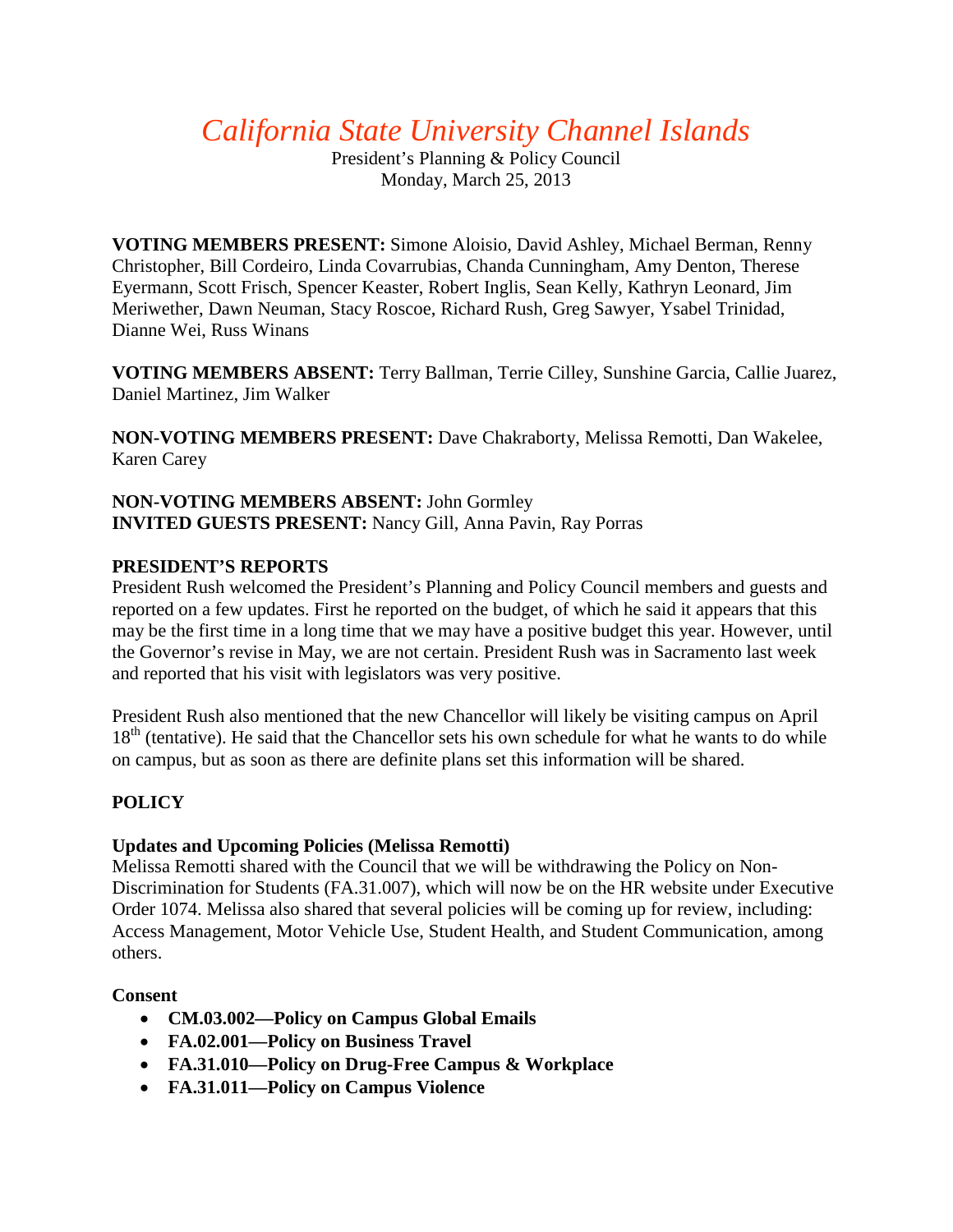- **FA.31.012—Policy on Compensation of MPP Search Committees**
- **UA.11.001—Policy on University Alumni Groups**

All consent policies were approved.

#### **Recommendation: Policy on Bicycles, Skateboards, and Other Similar Devices (Ray Porras)**

Renny Christopher motioned to approve the policy and it was seconded by Karen Carey. All were in favor.

## **Discussion: Policy on Driving and Parking on Campus Property (Ray Porras)**

Ray Porras reported that this version of the policy is more direct. He said that it's just the policy and will be a supplement to the Parking & Transportation Manual, which he will be updating.

There were no questions regarding this policy and President Rush encouraged Council members to contact Ray about making any adjustments as appropriate.

#### **Discussion: Policy on Procurement (Valerie Patscheck)**

Valerie explained that most of the changes to the policy were cosmetic, such as changing "CSUCI" to "CI" and abbreviating "Procurement Contract Services" as "PCS," among a few others. The main modification is that the transaction amount changed from \$100,000 to \$250,000.

Damien Peña pointed out that the Personal Counseling Services is also abbreviated "PCS," and wondered if this could cause any confusion. Valerie asked for recommendations about this and Damien said he would call a meeting with the Vice President of Student Affairs regarding how to proceed and if they need to reevaluate the name.

## **STRATEGIC PLANNING**

#### **Strategic Resource Planning Task Force Update (Ysabel Trinidad)**

Ysabel Trinidad reported that on March  $14<sup>th</sup>$  there was a "town hall" meeting to let campus know where the Task Force is at right now. The Task Force group met on Friday, March  $22<sup>nd</sup>$  and each of the departments have submitted their straw budgets. The institutional straw budget will be developed soon, but there are several unknown factors as we need more information from the Chancellor's Office about benefits, costs, etc., but for the most part everything is there for the first pass. There are two meetings scheduled in April where divisions will share their plans for next year's budget.

#### **Strategic Planning Update (Dawn Neuman/Michael Berman)**

Dawn Neuman presented a PowerPoint presentation to the Council regarding the Working Groups that frame the following specific proposals: Access, Retention and High Quality Graduates. The Working Groups' members are assigned some action items and initiatives for consideration by the whole campus. Each Working Group contains members from both Academic Affairs and Student Affairs. Dawn reiterated that these are all changeable and encouraged everyone to email her with any thoughts and ideas.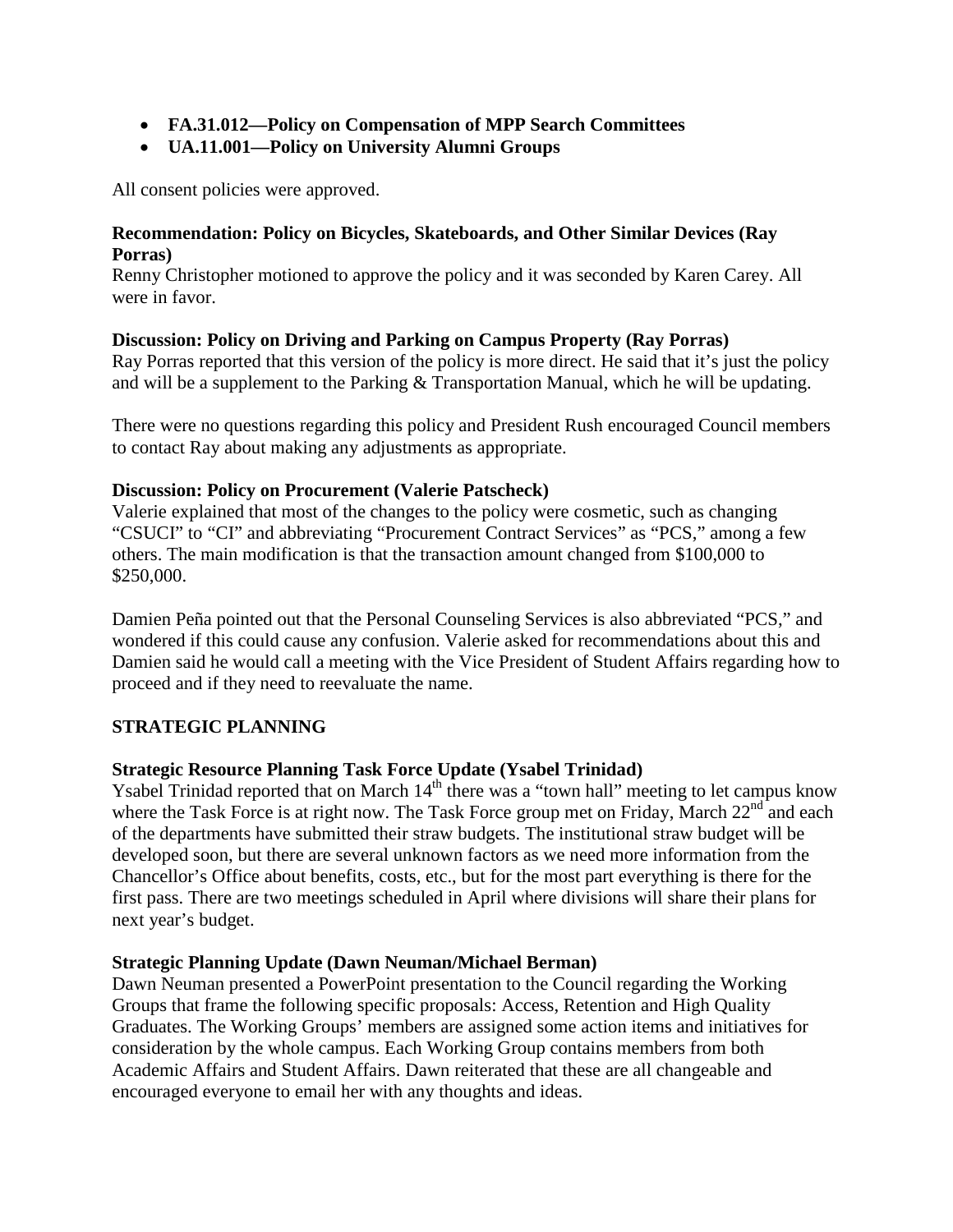# **Access Working Group (Kaia Tollefson, Karen Carey and Cindy Derrico):**

Goals:

- 1. CI will grow student enrollment significantly and steadily over the next 10 years,
- 2. CI would like to see its students reflect the community it serves and global realities,
- 3. 65% from our service area, 20% CA, 15% non-US,
- 4. The ethnic, economic status, and gender mix will mirror the county demographics for "X" yrs. The campus would like to continue to be a destination for first generation college students, multilingual, etc.

Stacy Roscoe asked Dawn what "global realties" are. Dawn explained that this means having our students gain international awareness. Students can reflect upon their international awareness and move toward a deeper point of view by using reflective portfolios. She said that we think WASC will see that we're attempting to get learning outcomes by students taking certain courses. The idea is about exposure.

## **Retention Working Group (Amy Wallace, Terry Ballman, Genevieve Evans-Taylor):**

Goals:

- 1. CI will improve its student retention by enhancing services providing pathways for students that consider leaving due to family care, lack of financial resources, work, etc.,
- 2. CI will continue to provide support to insure that we have a low percentage of students leaving us.

Out of the survey results, it is evident that we need to provide other pathways for students. Family care, lack of resources, etc. indicate we may need some additional programs. We want to provide support so that we have a lower amount of students dropping out of school. We will also try to do surveys to see why and when exactly students leave.

## **High Quality Graduates Working Group (Nancy Mozingo, Jill Leafstedt, Gary Berg, Amanda Carpenter):**

Goals:

- 1. CI has always desired to graduate high quality students,
- 2. CI would like to graduate x% percent of students,
- 3. Maintain the fact that we graduate URM and non-URM at the same rate,
- 4. CI does not want our grad rate goals to come at the expense of quality.
- 5. CI will work to collect the data that shows why our graduates are truly exceptional in the following areas:
	- meet or exceed general and program learning outcomes (we may want to add a tech component to the GE outcomes based on the survey input),
	- are sought for employment locally, nationally, and internationally,
	- are sought or seek further professional and graduate education,